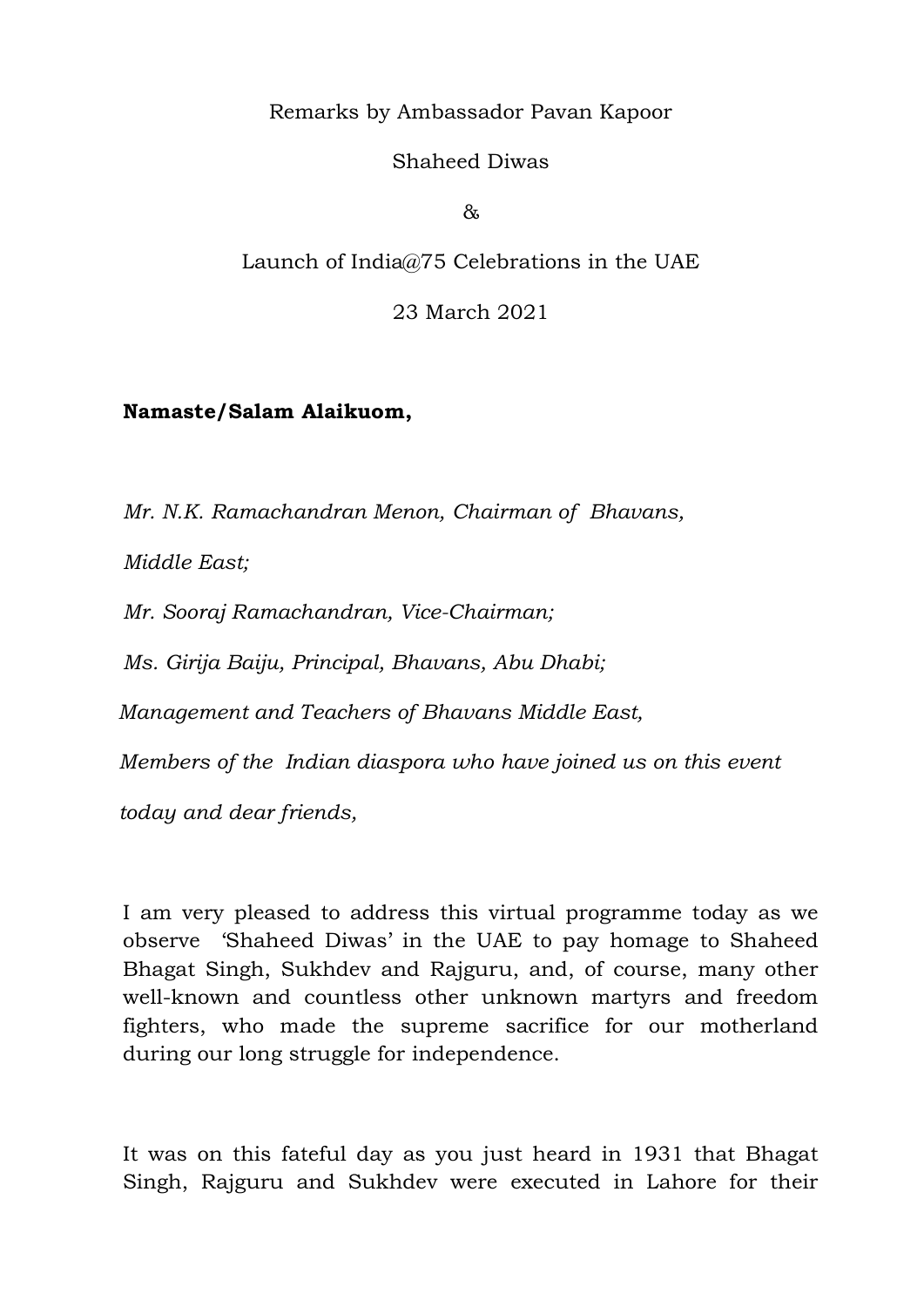revolutionary actions against the British empire. But as Shaeed Bhagat Singh rightly said, and I quote, "They may kill me, but they cannot kill my ideas. They can crush my body, but they will not be able to crush my spirit." Unquote. Longings and efforts of fellow Indians for freedom grew stronger and stronger even after the execution of these shaheeds and eventually succeeded in getting rid of the yoke of the mighty British Empire on 15 August 1947.

While there were different paths chosen by freedom fighters in India, and their merits have been debated at length by many scholars, we should cherish the contribution of every daughter and son of India to this cause irrespective of the means employed. On this solemn occasion, let us pay tribute to all our freedom fighters, for their sufferings and selfless sacrifice that ensured that our future generations enjoy freedom and peace, and live a life of dignity.

As you may all be aware, Prime Minister Narendra Modi launched the 'Azadi ka Amrit Mahotsav' or India@75 celebrations on 12 March 2021 in India and you just heard the Principal, Mrs. Baiju talked about the fact that it was by flagging a 'Padyatra' or a 'freedom march' from Sabarmati Ashram in Ahmedabad launched this event.

For the benefit of all our young participants, I should explain that the 'Azadi ka Amrit Mahotsav' popularly know as 'Amrit Mahotsav' is the name given to our planned India $@75$  celebrations, which will have a series of cultural events, organized by the Government of India to commemorate the 75th anniversary of India's Independence. Even though the actual anniversary will fall on 15 August 2022, the celebrations have been launched by our Prime Minister on 12 March 2021 or exactly 75 weeks before the 75th anniversary. The India@75 celebrations or the 'Amrit Mahotsav' will be celebrated till 15 August 2023 as a 'Jan-Utsav' or a 'celebration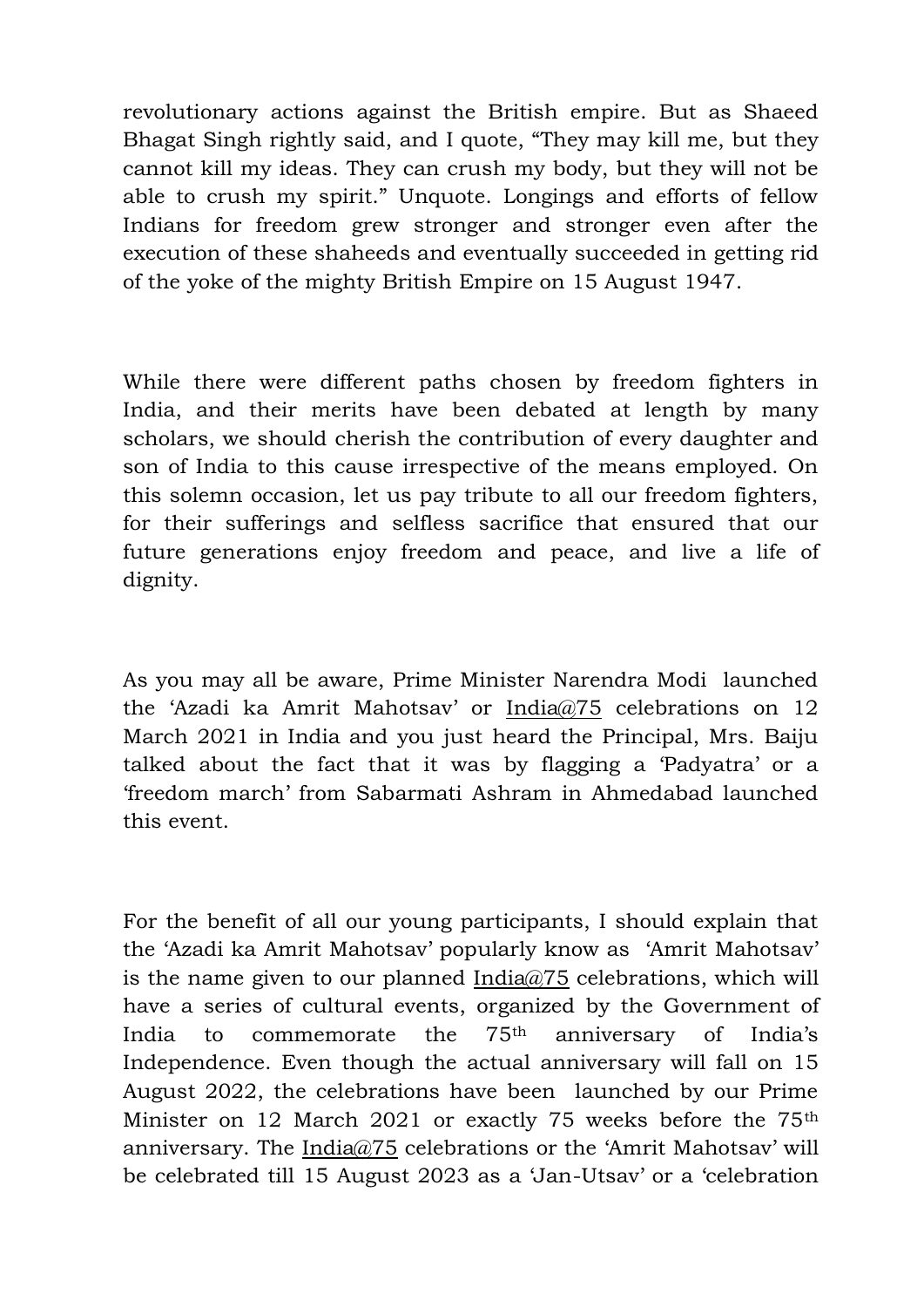of the people' and these celebrations will be inspired by five pillars as a guiding force. These pillars are 'Freedom Struggle', 'Achievements at 75', 'Ideas at 75', 'Actions at 75' and 'Resolves at 75'.

I am happy to announce today the formal launch of the 'Azadi ka Amrit Mahotsav' here in the UAE, on this occasion of 'Shaheed Diwas' as a befitting tribute to freedom fighters of India. This, of course, relates directly and appropriately to the first pillar mentioned, namely, the Freedom Struggle. But starting from today, the Embassy of India in Abu Dhabi and our Consulate in Dubai will regularly organize events and digital initiatives based on themes around all the five pillars, in the build up towards the 75th anniversary of our Independence on 15 August, 2022.

India achieved independence due to the collective efforts of many great people and the India $\omega/25$  celebrations are also aimed to cherish our hard earned freedom. As mentioned, the Government of India aspires to make the 'Amrit Mahotsav' a collective celebration for all fellow Indians as I said a 'Jan Utsav'. We, therefore, urge all the 3.4 million Indians residing here in the UAE to come forward and partner with us in the Embassy of India in Abu Dhabi and our Consulate in Dubai in participating and organizing such events in the weeks and months ahead. We will also work towards organizing the 'Week of Indian Culture' all over the UAE sometime next year, by which time hopefully there will also be much greater in-person participation possible at events. The details of all forthcoming activities of the India@75 celebrations will be shared in advance through our website, social media platforms and local print and digital media. Of course, the word of mouth which I hope will begin today through all of those who are participating today, will also help reinforce and spread this message. But we are now looking forward to get the overwhelming support of our large Indian community in the UAE, as well as various Indian community associations, Indian business houses and most importantly the